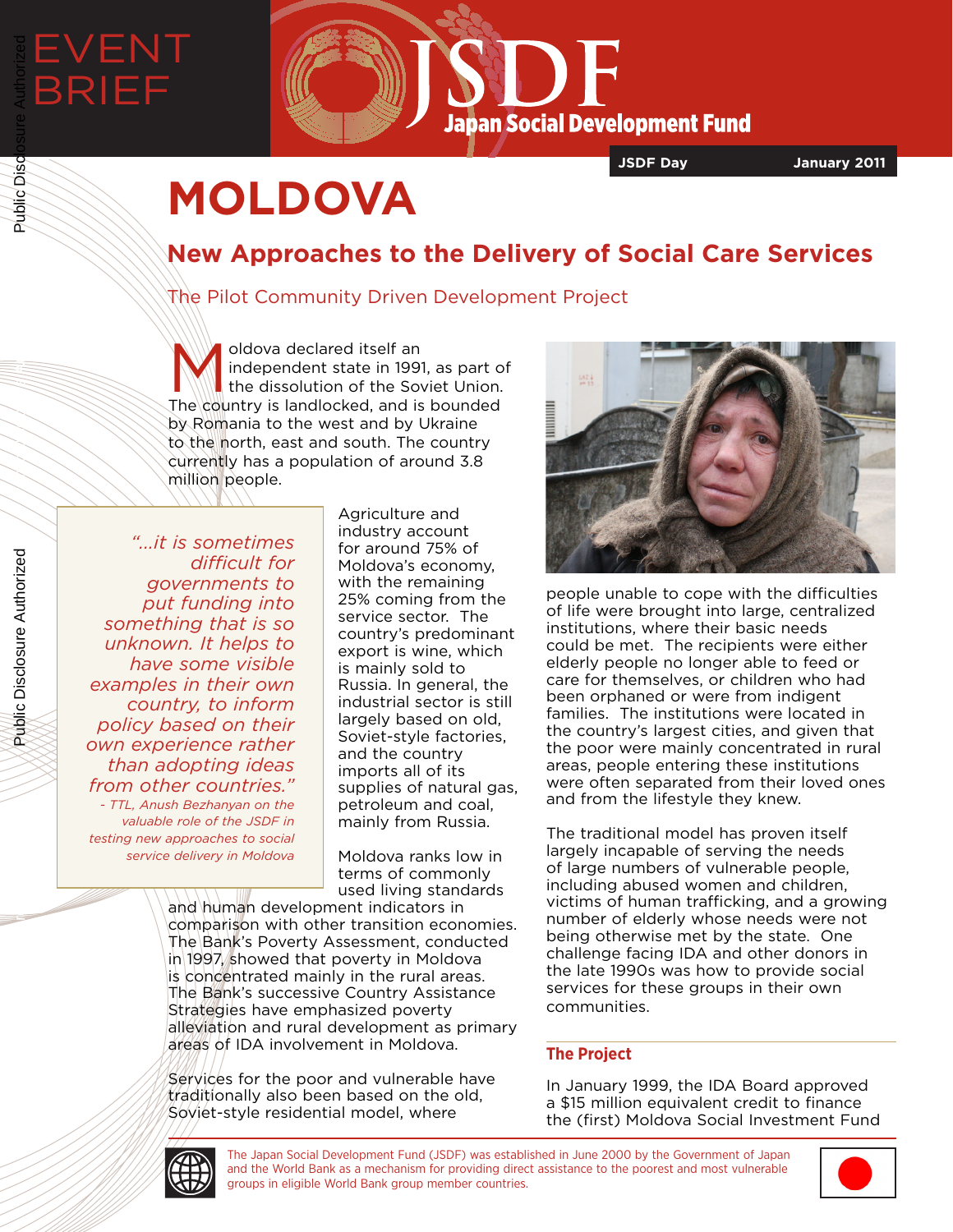(MSIF). The Swedish International Development Agency (SIDA) and the United States Agency for International Development (USAID) provided the technical assistance needed to create the Fund and formulate and resource an initial set of communitybased micro-projects. The MSIF was developed as a traditional social fund project, scaling up micro-projects selected on the basis of, (a) the capacity and leadership available in the village, (b) experience in execution of similar initiatives, and (c) the urgency of rehabilitating the basic infrastructure within the village. The MSIF's infrastructure focus included the rehabilitation of schools and health care centers, providing water supply and sanitation and gas distribution works. In addition, the project supported some early childhood development and health development activities. Priority was given to serving the most disadvantaged villages.

The Bank Task Team, however, had long-term objectives that were much more ambitious. The team saw a great need to develop communitybased social care services targeted to vulnerable population groups. Over time, this would entail developing policies and facilities to provide such services on a large scale; however, the most urgent short term need was for the government to develop confidence in: (i) the capacity of local communities (through local governments, community based organizations (CBOs) and village groups) to organize and deliver these services; and (ii) the feasibility of providing such services economically and effectively.

In 2002, the Task Team applied for a JSDF grant to fund seven pilot community driven development (CDD) projects and seven community-based social services centers. The JSDF grant approved by the Government of Japan in January 2003 provided \$979,500 in support of three project components:

#### *1. Community Driven Development micro-*

*projects.* \$434,000 was allocated to this component, which provided small grants (up to \$75,000) to established CBOs to implement seven comprehensive community action plans. The CDD approach, used elsewhere in Bank and IDA financed projects, would be pilot-tested, and lessons learned from the implementation of those pilots would inform the design of the follow-up



#### Project Data

- Implementing Agency*: Moldova Social Investment Fund Executive Office*
- Grant (TF051709) Amount: *\$0.98 million*
- Implementation Period: 03/30/2003 *to 12/31/2006*

Second Social Investment Fund project, which was scheduled for approval by the IDA Board in 2003-2004. CBOs already established under the MSIF provided technical assistance to develop comprehensive community action plans, implement those action plans and manage micro-projects. The micro-projects were selected based on community demand. These micro-projects included education (schools, kindergartens, early child development programs etc.), water supply, health education, village access roads and bridges, etc. The CBOs were in charge of the procurement of goods, works and services, disbursement of funds and monitoring of the implementation of the sub-projects. The communities were required to contribute 15% of the investment cost and 100% of the recurrent cost of the micro-project (in cooperation with the local government).

#### *2. New Community-Based Social Care Services*.

\$479,500 was allocated to this component, which provided small grant funding (up to US\$75,000) to local NGOs for implementation of seven innovative non-residential social care service projects for newly identified vulnerable groups. The government had limited funding to address the problems of these groups. The ongoing MSIF project had a window that provided funding for piloting of innovative social services for children. Those micro-projects had been successful and influenced the further development of the nonresidential care services for children at risk. Under this component of the JSDF grant, community-based services for vulnerable groups other than children would be pilot-tested, with the communities identifying the target beneficiary groups and the micro-projects.

Of the seven social centers that were created, two addressed issues of children-at-risk, four were for elderly people living alone, and one addressed issues of maternal care. The local governments were required to co-finance 3% of investment cost and 100% of the recurrent costs of the services. This component also financed in-country training and international technical assistance to help the NGOs to manage new services based on international best practice. In addition to providing these services, this component would demonstrate the benefits of alternative, community-based social services and inform future government policies in this area.

*3. Training Communities in Participatory Monitoring and Evaluation of Projects*. The component provided \$66,000 to fund consultant services to guide participatory monitoring and evaluation of projects by the communities involved. In addition,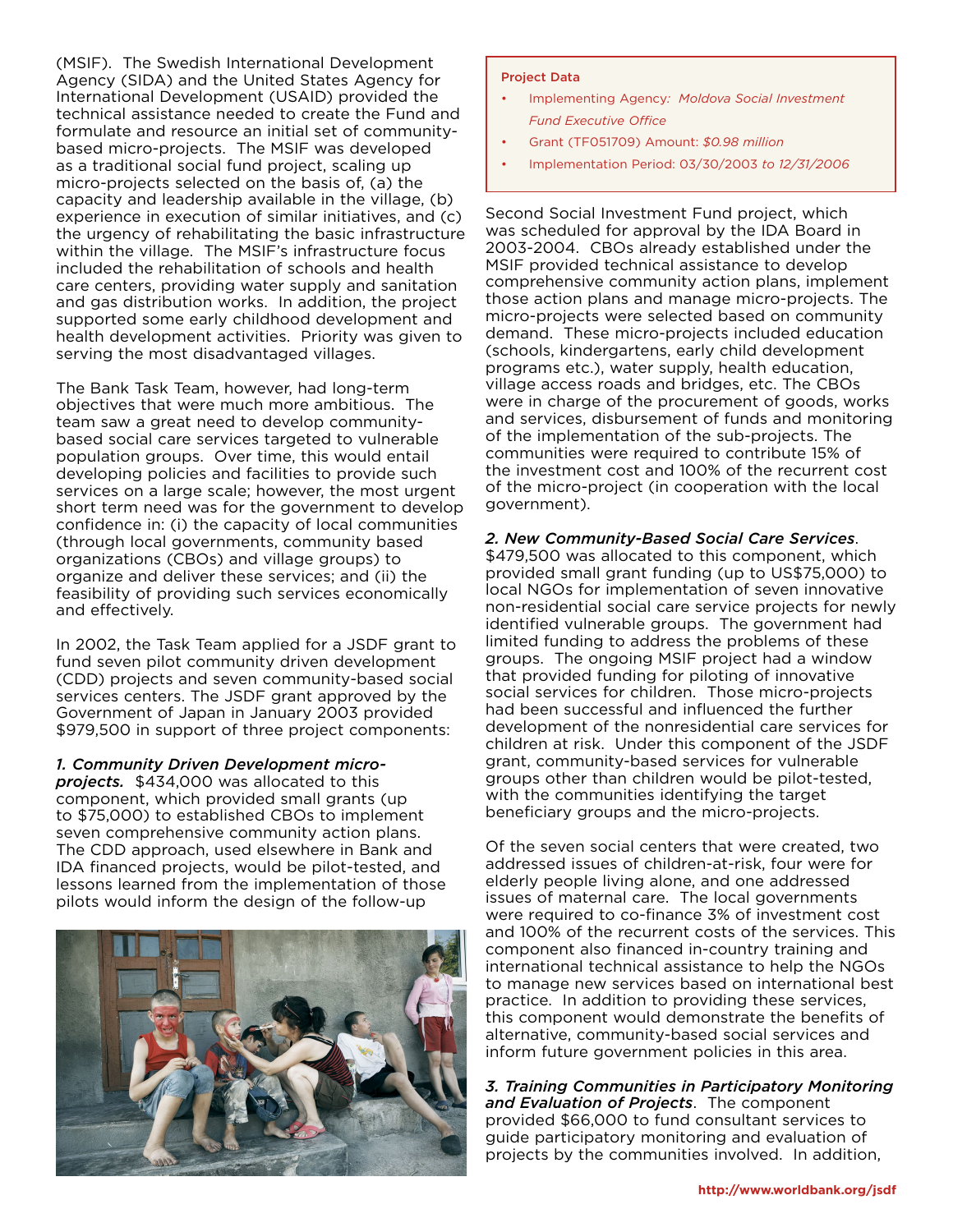the consultant produced a manual for participatory M&E. The objectives of this component were: (a) to develop the skills of facilitators in participatory M&E; and (b) to reduce the need for external M&E and create sustainable skills at the community level. This component also included \$36,000 to cover the Bank's incremental costs.

#### **Results**

While none of these activities supported by the JSDF project were new, they were highly innovative for Moldova. Although the government was interested in the potential benefits and efficiencies of CDD and Community-Based Social Services to address poverty in rural areas, it was reluctant to attempt these new approaches without some assurance that they would work at the local level. The JSDF grant provided the opportunity to test these approaches, and to adjust their design to fit local circumstances.

This project was extremely successful. The results by component were as expected:

- *• Seven localities developed comprehensive community action plans.* CBOs provided technical assistance to enable communities to develop plans, prioritize micro-projects and select from among competing alternatives. At the time of the Grant Closing Report, two communities had completed implementation of their micro-projects. This set of activities benefitted around 15,000 people.
- *• Seven social centers were established* two serving youth-at-risk, four assisting elderly people living alone and one addressing issues of maternal health. By the time of the Grant Closing Report, an estimated 10,000 people had benefited from this component.
- *• 300 communities were trained in Participatory Monitoring and Evalution*, and the information they collected was used an input into the Moldova Social Investment Fund's information system.

The JSDF project's greatest success was the impact it had on the central and local governments as well as the local communities of Moldova. The project established that local communities could be trained to formulate micro-projects to upgrade facilities and services, set priorities among competing alternatives, select micro-projects collaboratively, and monitor the implementation of those activities. Local governments proved that they could take responsibility for managing funds, procuring goods and services and implementing the construction of civil works. The central government learned that it could trust local governments and local communities to take responsibility for delivering social care services to the poor and vulnerable through community-based social care centers.



The proof of this change in the government's attitude concerning CDD and community-based social care services is found in the enthusiasm with which it pursued funding from IDA and other donors to scale up the successes of the JSDF project. The Second IDA funded MSIF project was prepared and approved by the Board on schedule. That project, for which IDA provided \$20 million equivalent for allocation through the Social Investment Fund, was formulated to include a \$22.5 million equivalent CDD component and a \$3.3 million social care development component. The project's financing plan included \$1.5 million in counterpart funding, to be raised from the central government; \$3.7 million in counterpart funding, to be raised from local communities; \$3.7 million from SIDA; and \$0.2 million from the Soros Foundation. In addition, the government asked the European Union for a grant to finance a similar communitybased social care services project. The gains from the JSDF project have been sustained and scaled up through IDA, Government and Donor funded projects.

Perhaps the most important success factor for the JSDF and related IDA projects was the work of the Bank Task Team. Although they reported on each project separately, they worked toward a unitary vision for the social services sector, and each project was a piece of a unified, seamless program. The focus of the IDA projects were to develop a competent and effective Social Investment Fund, that could serve as the core agency for implementing the government's social agenda. As components of this broad effort, the team sought to expose the Fund's leaders, as well as government policy makers, to innovative approaches to social care that had been borne out in other countries, and enable those approaches to be adapted to the Moldovan context.

The Task Team appreciated the Government's concerns that it could not afford to experiment with social care interventions that might not work; in turn, they used the opportunity provided by the JSDF grant to work at the local level, developing social care interventions that were endorsed by communities and that did work in the